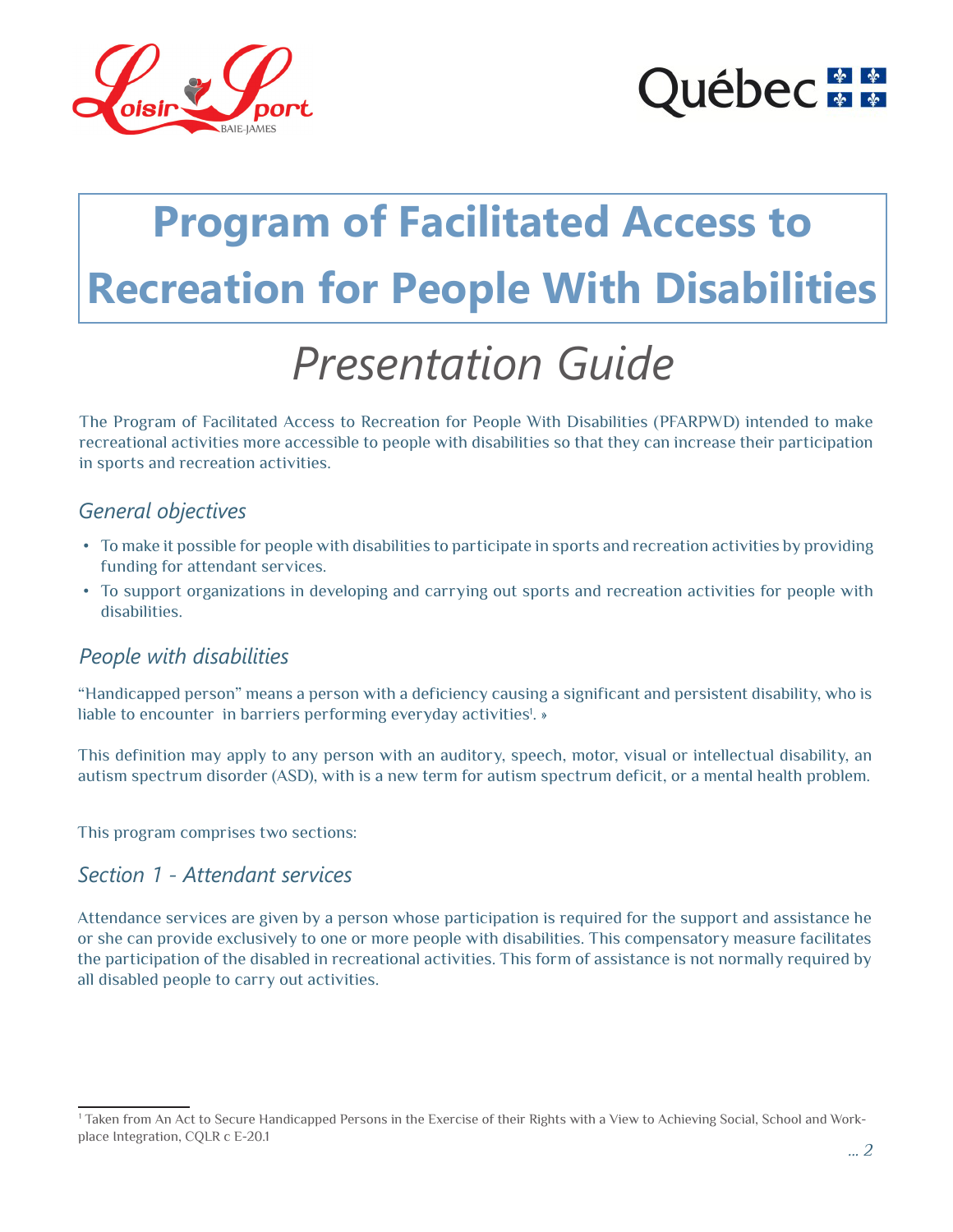#### *Section 2 - Sports and recreation activities*

This heading refers to all sports and recreation activities involving the active participation of individuals during their free time. These activities, wich are freely chosen by the participants for their own entertainment, amusement and personal development, are organized for the common good and require the existence of an underlying community-based or municipal structure through which these services are organized.

## **Eligibility**

### *Eligible organizations*

- • Municipalities, boroughs, band councils and Northern villages that fall within the jurisdiction of the Loisir Sport Baie-James and whose headquarters are in the Nord-du-Québec region.
- • Local or regional non-profit organizations located in Québec, legally constituted under section 3 of the Companies Act, and members of the Loisir Sport Baie-James (LSBJ).

The organization must submit a final report to the LSBJ in order to be eligible to make a new request the following year.

#### *Ineligible organizations*

Long-term residential care facilities, hospitals and other parapublic organizations such as rehabilitation centres (and associated organizations), educational bodies and institutions (such as school boards, schools, early childhood centres, daycare centres), early childhood and daycare centres, private for-profit organizations and organizations offering residential summer camps<sup>2</sup> are not eligible for this program.

### *Eligible projects*

- • Projects carried out in Québec.
- Projects carried out during the fiscal year in which the grant is awarded, that is, from April 1 to March 31 each year.

## General Requirements

- • Member of the Loisir Sport Baie-James.
- • Up-to-date registration rights in the Enterprise Register's.
- • An application form that must be duly completed.
- • A Resolution of the board of directors to have the submission validated by the authorized person(s) and signed by the president, and to obtain, if necessary, confirmation that the memorandum of understanding has been signed.
- • Meet the project submission deadline of April 30 for each year.
- • Assumer the legal responsibilities for hiring, training and remunerating attendants.
- Final report form, at the end of the activity, duly completed and send it, before March 31 each year to the LSBJ along with all supporting documents pertaining to the use of the grant.

*<sup>2</sup> Organizations offering summer camps that wish to apply for a residential stay for their participants must refer to the relevant program in their regional sports ans recreation sector (LSBJ, CNG).*